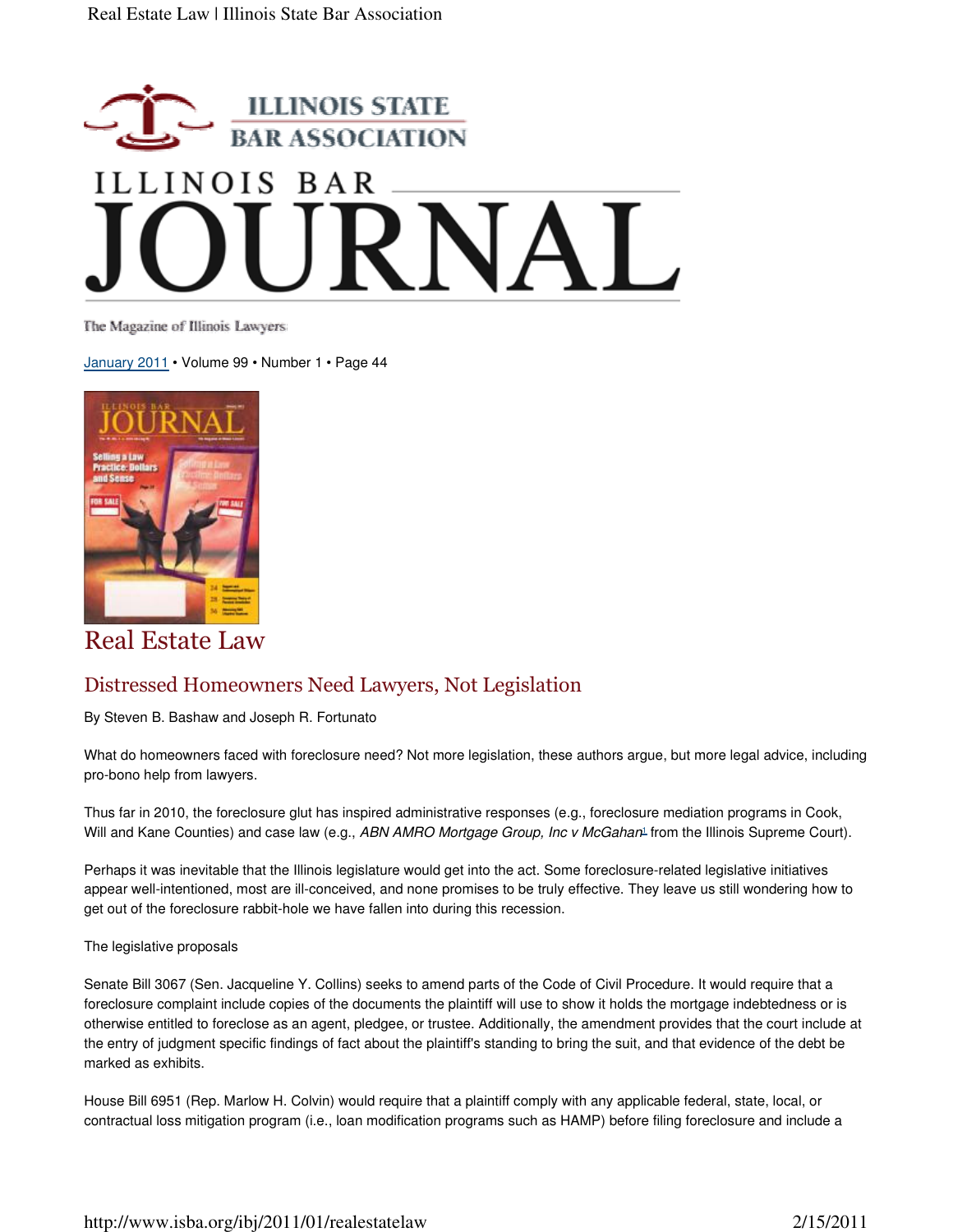"loss mitigation affidavit" in its pleadings setting forth the steps taken to assess the loan's eligibility for modification. It would also require that the judgment include a finding by the court that the plaintiff met the mitigation investigation requirements, and, if the note is "missing," that the plaintiff must file a detailed affidavit describing efforts to actually locate the note. Finally, each affidavit filed in a foreclosure proceeding would have to describe in detail the basis of the affiant's claimed personal knowledge of the matters asserted.

These bills address three common issues in residential foreclosures: whether the plaintiff has standing to sue, whether the lender/servicer has responded appropriately to efforts to modify the loan, and whether the plaintiff at the time of the entry of judgment has supplied the original mortgage documents and met the proof requirements of Illinois Supreme Court Rule 191 for affidavits in civil cases. They would not make new law but simply clarify existing law.

## Foreclosure defendants need you

These same objectives can be met without resort to over-exuberant legislation, but doing so would require a commitment by members of the bar. In my experience, most plaintiffs' counsel in foreclosure cases will produce the original mortgage and note if called upon to do so. Likewise, loan modifications will be responded to by lenders if defendant's counsel advises the judge that a request for modification is pending without response.

Moreover, plaintiff's counsel - in contested cases, at least - typically support their case with ledger histories, receipts, and affidavits signed by responsible people ready to testify when required to do so by a worthy adversary.

When plaintiffs fail to prove their standing, accounting, and proofs, it is usually a result not of fraud but of "situational incompetence" - overwhelmed operators taking shortcuts because the system lets them. We need not legislation, which further complicates a broken system, but action by individual foreclosure-defense attorneys who keep the plaintiff/lender/servicer "honest."

Perhaps the best solution is to assure that defendants in foreclosure know their rights, understand the process, and are represented by counsel who will keep the plaintiffs and their counsel from becoming "situationally incompetent." What if every member of the Illinois State Bar Association and other bar groups agreed on a pro-bono basis to be the much needed "worthy adversary" in a foreclosure case for just two of his or her neighbors?

Defendant homeowners in foreclosure cases are just as "situationally incompetent" and overwhelmed as their lenders and servicers. Simply determining whether you are entitled to a loan modification under HAMP (depending on modification of interest rate, term, or principal based on 31 percent of gross income) is very difficult when you are confused about the system, paperwork, and deadlines.

What layperson could understand the timetable of a foreclosure - seven months from jurisdiction or 90 days from judgment, whichever is longer in a residential case (but don't forget to factor in confirmation of the sale, the 30-day stay, and a delay in scheduling that varies by county)? People in foreclosure need, but can't afford, good counsel who can walk them through the process. Competent legal advice will keep the plaintiffs "honest" far more surely than legislation can.

There are ample volunteer opportunities available at Chicago Volunteer Legal Services (http://www.cvls.org/), the Center for Disability and Elder Law (http://www.probonocdel.org/), and countless other organizations around the state. They will provide you with training, mentoring, and even malpractice coverage if you volunteer through them.

What it will take to get back up out of the foreclosure rabbit-hole we have managed to fall into during this recession? Administrative measures have reduced but not solved the problem. Case law is developing, but all too slowly. Legislative initiatives too often throw out the baby with the bathwater.

What we need on both the lender and borrower's side is for committed professionals to bring themselves to the table, keep the promise of due process alive, and help their neighbors negotiate this process in a dignified manner. Are you willing to help?

Lisle attorneys Joseph R. Fortunato and Steven B. Bashaw are past chairs of the ISBA Real Estate Section Council and current directors of the Illinois Real Estate Lawyers Association.